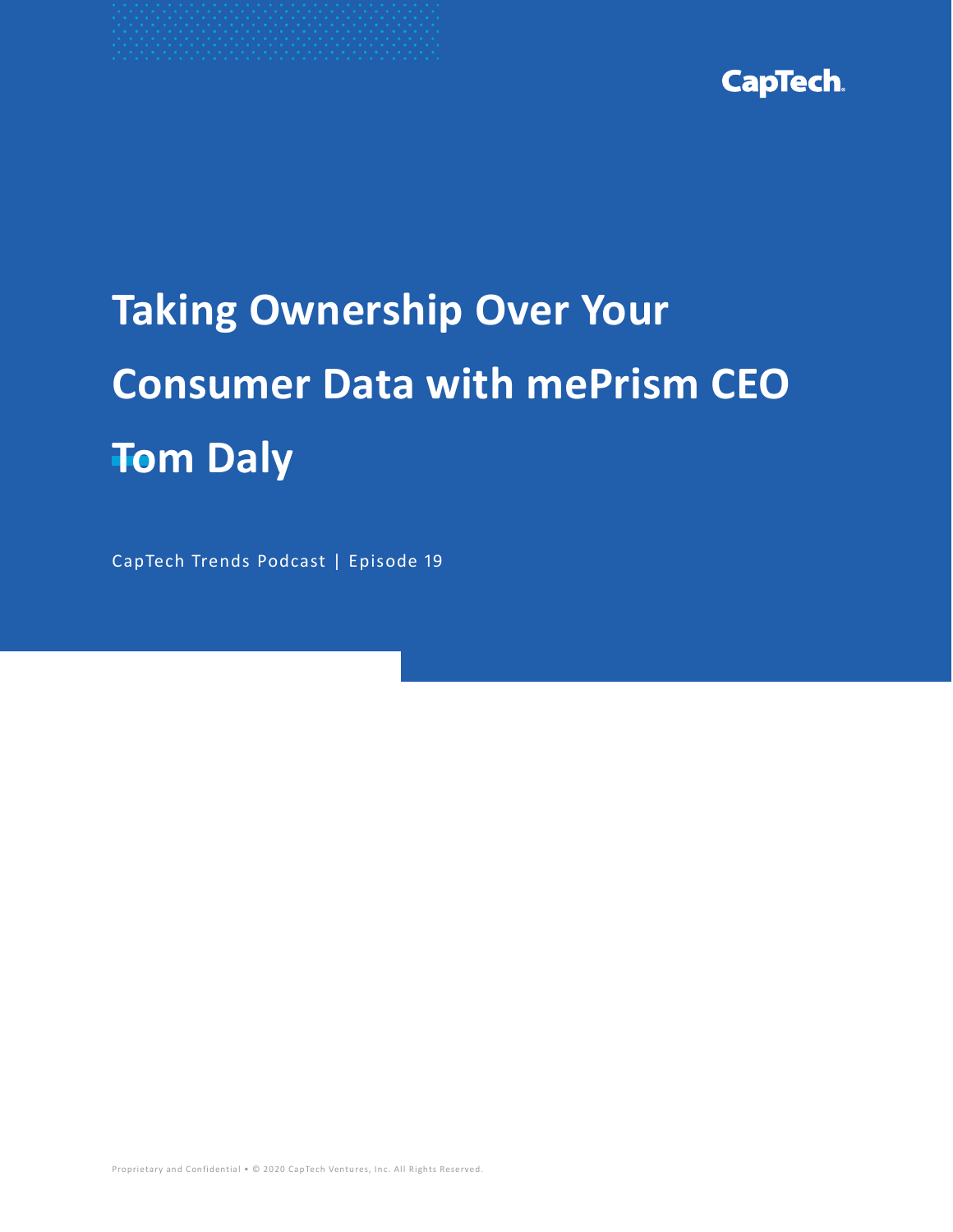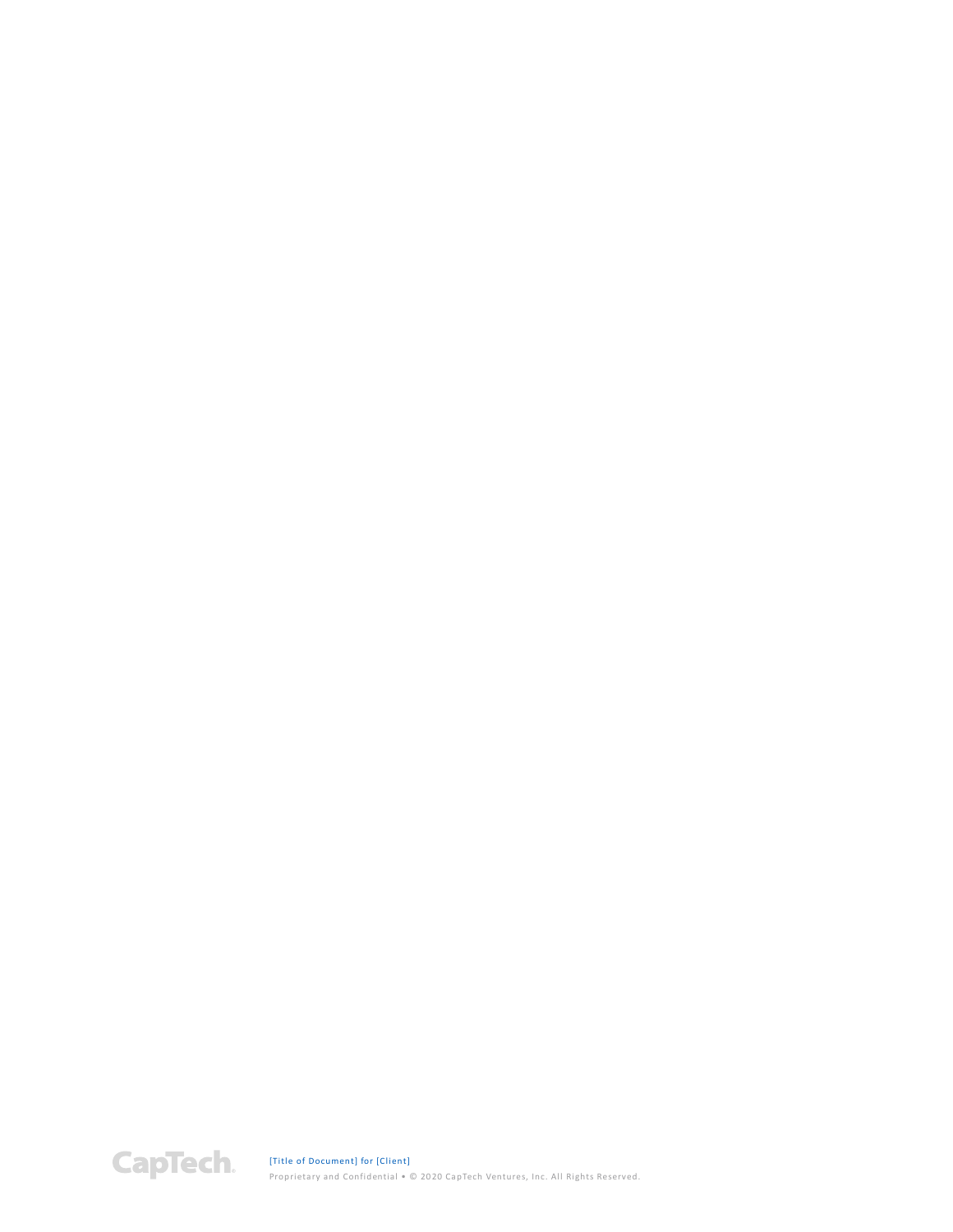# Vinnie

Hello and welcome to CapTech Trends, a place where we meet with thought leaders and subject matter experts to discuss emerging technology design and project methodology. I'm your host, Vinny Schoenfelder, principal and CTO at CapTech Consulting. Today we're focusing on data privacy, and in particular, the ownership of that data. I have with me Steve Holdych and Tom Daley. Steve is a principal at CapTech, and co-CEO. And Tom is the CEO and founder of mePrism, a company that allows all of us as consumers to own our own data. Steve, Tom, welcome. I want to kind of kick this off with the tail end of a conversation that Steve and I had about two weeks ago with data privacy. I guess I'll direct this to you first Tom, to kind of get you in this part of the conversation. But haven't we been dealing with this for 20 years already with credit card companies tracking what we purchase, grocery stores having rewards programs where they scan your little key fob on your key chain every time you buy groceries? Why are we mo re cautious about that data now than we used to be? It seems like we've been willing to give up our data for quite a long time.

#### Tom

**CapTech.** 

That's a really good question. And I think that when we think about the entire consumer data economy at large, it's something that we've grown up with. It's something that we've been immersed in and as technology gets better and better and cooler to look at, and more and more splashy, that's what we focus our attention on. That's what we're aware of. We use Google Maps, and my gosh, it's amazing. In college I wished we had Google Maps because I would get lost a lot. Now, I don't even need to ask the wife for directions, although she's generally very forthcoming with those anyway. Now, that magic of that technology, we see the benefit, and we enjoy the benefit. The way that stuff works, is it hoover's up a huge amount of personal information about us which are measurements about where we are, our height or weight, the things that we like, the stuff that we buy, the people that we interact with; all that information is collected and stored, because of our interaction with these things. Now, that stuff is also monetized, which means that people buy and sell those collections of ones and zeros about individuals. Now, if you go back to when I graduated college, and it's just one of those moments we all have when we hit a certain age where we go, oh my gosh, I've turned into my dad, but they didn't have cell phones. When I started working at Solomon Brothers, they actually did not have cell phones, nor did they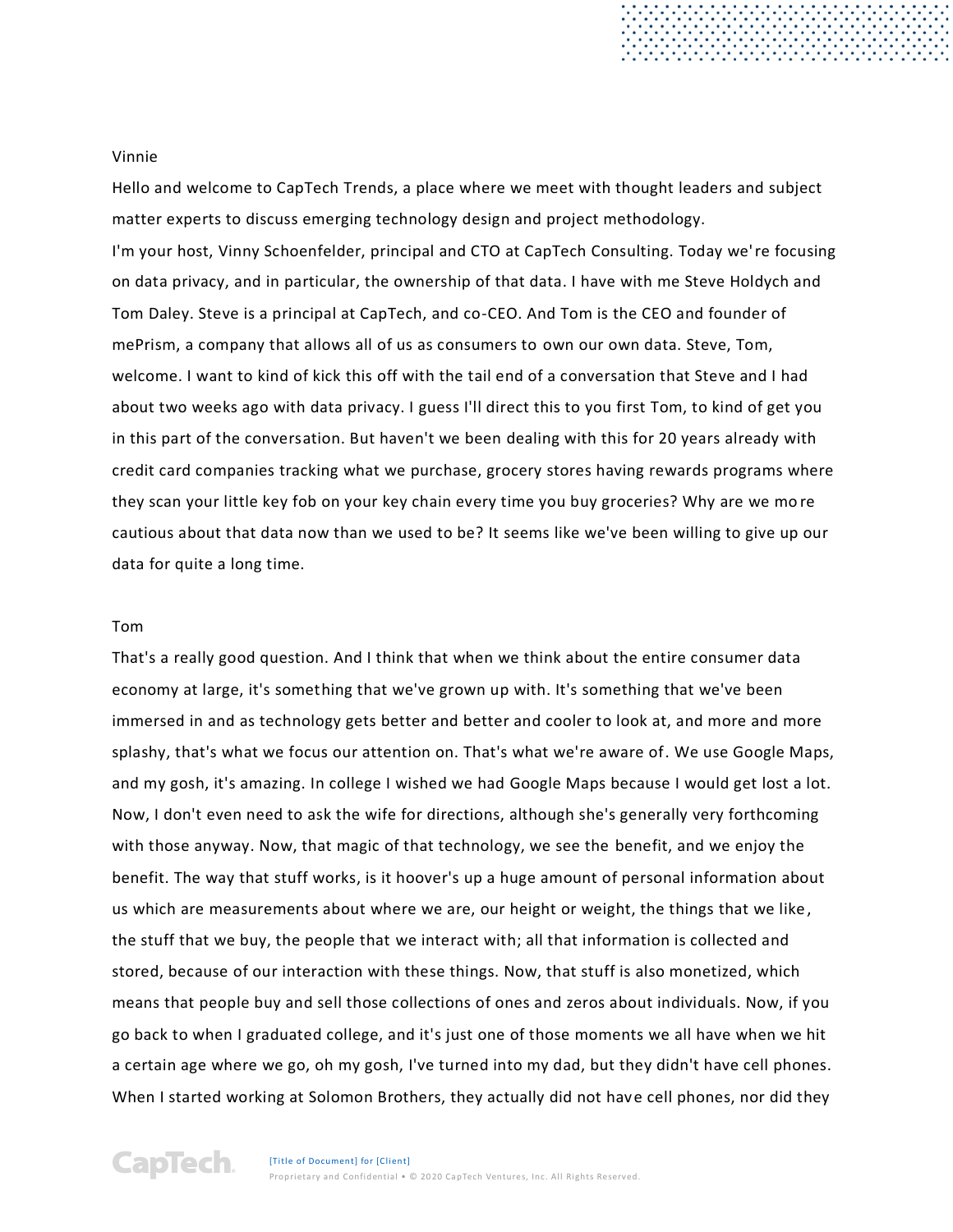have the internet. Now I feel like Barney Rubble when I say things like that.

# Vinnie

What's even funnier is most people won't know the Barney Rubble reference either.

# Tom

Thank you very much. That's right. You beat me to the punch on that one. So, Mr. Slate back then folks, kids, did not allow us to have the internet. Mr. Slate rode a dinosaur. So, the problem is that, in this new milieu of consumer data where, yeah, I love the fact that Jeff Bezos and Amazon can deliver things that I hadn't even thought of faster than I can click on them on my Amazon app. That's, that's just mind blowing. That's so cool. The exchange that we get, why those things work, and how they work based on these measurements that are collected about us in our psychology, is the thing we don't really understand very well, because we're so distracted by the magic of technology. Now, if you talk to folks in the technology world, there's an arms race to get more and more better predictions based on less and less data. Why is that? Well, there's all sorts of really interesting applications. Mainly, it's our desire to control the future. And if you're Amazon, you can control your future by making sure that if you have the right profiles about people, you can put the right ads in front of them so that they buy the right product at the right price. Super, super helpful.

#### Vinnie

I guess going back to the question then, what's changed between now and then? It seems like what you're saying is, we were aware of the trade-off we were making. Along the way we were aware of the information we were sharing and the value that we we re getting for it. Now the value is so we weren't ready to see an experience that we're unaware will have the full impact of the data we're sharing. Steve, I'm let you jump in. But before I do I just want to do a quick disclosure, I forgot to do it during the intro, that mePrism is a client of ours. And Steve is an investor in mePrism. So having said that, Steve, how would you respond to what I just said?

# Steve

Yeah, what's fascinating here is that I graduated one year behind Tom and started two weeks before the first internet browser was released. And so, I did have the internet as my career. And I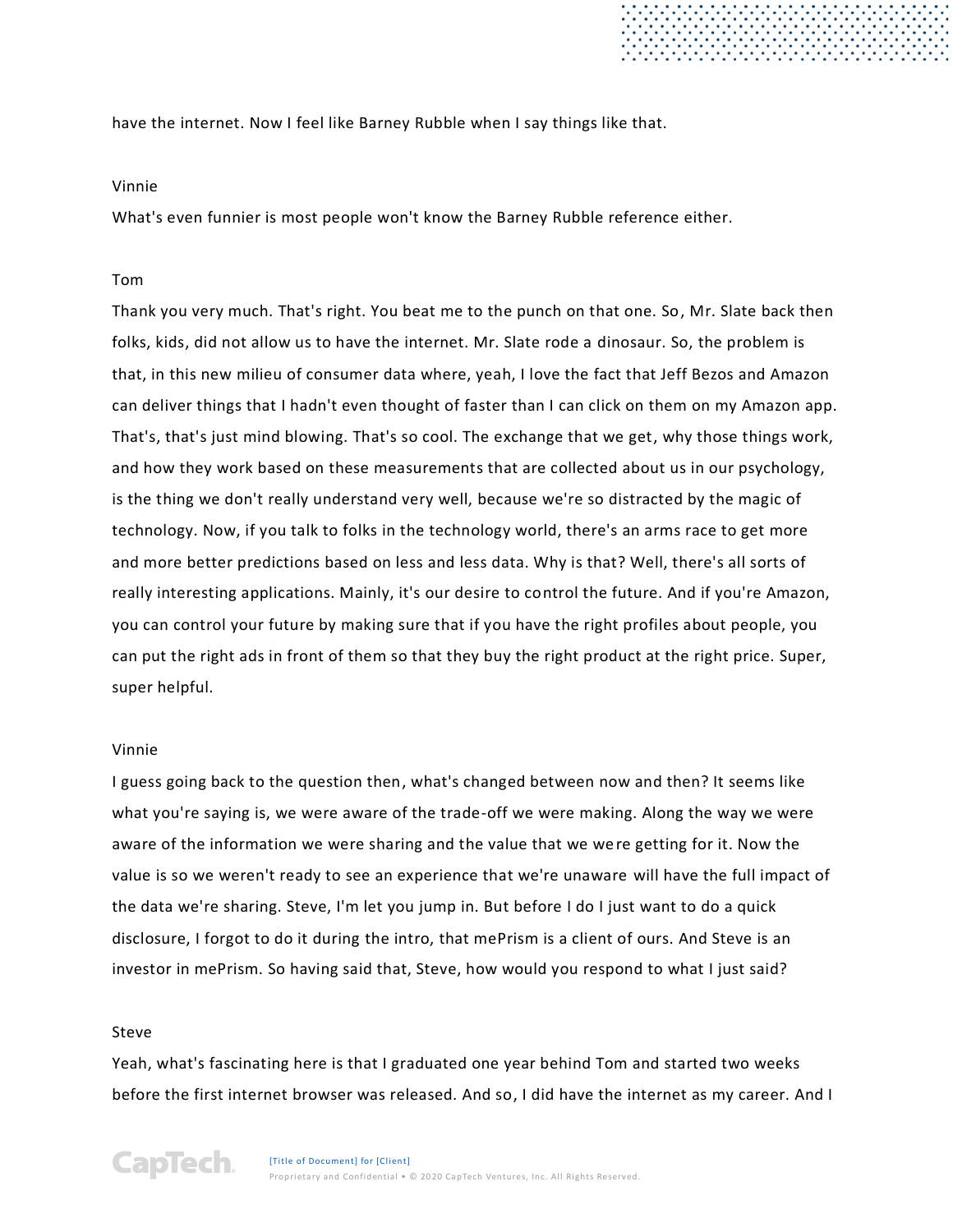had the good fortune of starting my career at Cigna Bank, which was the parent company for Capital One and Cigna Bank who had purchased the idea of information-based strategy. Using data in a way that can go ahead and increasingly use this arcane econometrics approach to go ahead and slice and dice data to go and make more and more accurate predictions in terms of consumer purchasing behavior there. And so, as you started your career in the early 90s, you had this these datasets that you started doing these AB champion challenger kind of test methodologies; you're getting better and better in terms of making informed predictions to go ahead and predict kind of what would work and what wouldn't work within the marketplace. And that was within the direct mail construct. So, direct mail, you could go ahead and increase your response rate to a particular product by 400%, by going to enrich your data off of your c ustomer segmentation, and then get some third party data that was largely gathered by magazine subscriptions. Right, and so you started seeing this kind of ability to go ahead and tailor the experience to the customer, there was actually a book written, called the "One to One Future" that actually articulated a vision that said, hey, there's going to be this ability for businesses and consumers to have an open and transparent kind of relationship related to the consumer or the consumer preferences in terms of things that they wanted to do. And then businesses having an unprecedent ability to go ahead and tailor their products to that data. There was a seminal piece of work that was written in the early 90s. I think what's changed over time here is that, and this is what makes everything magical. But then what people aren't aware of is to make the magic happen. We now have essentially developed a surveillance mechanism for the public internet that most people enjoy. So that 80% of our economic activity on commonly used internet sites are surveilled by either Google, Facebook, or the large tracking companies out there. And so if you think about that, where back in the early 90s, when you're thinking about the promise of meeting people's preferences based on an interaction where you understand them through data, I'm not sure 20 years ago, when the internet started, if we advertise saying, dear new people to the internet, we're going to surveil 80% of your economic activity on this mechanism; in exchange for that will give you free stuff. Because if you start thinking about that a reasonable person will start as a step back and say, is it appropriate for one, two, or three organizations to have insight into 80% of my economic activities as expressed through my preferences in terms of my internet searches, the articles that are read, and the information that I consume?

Vinnie

**CapTech.**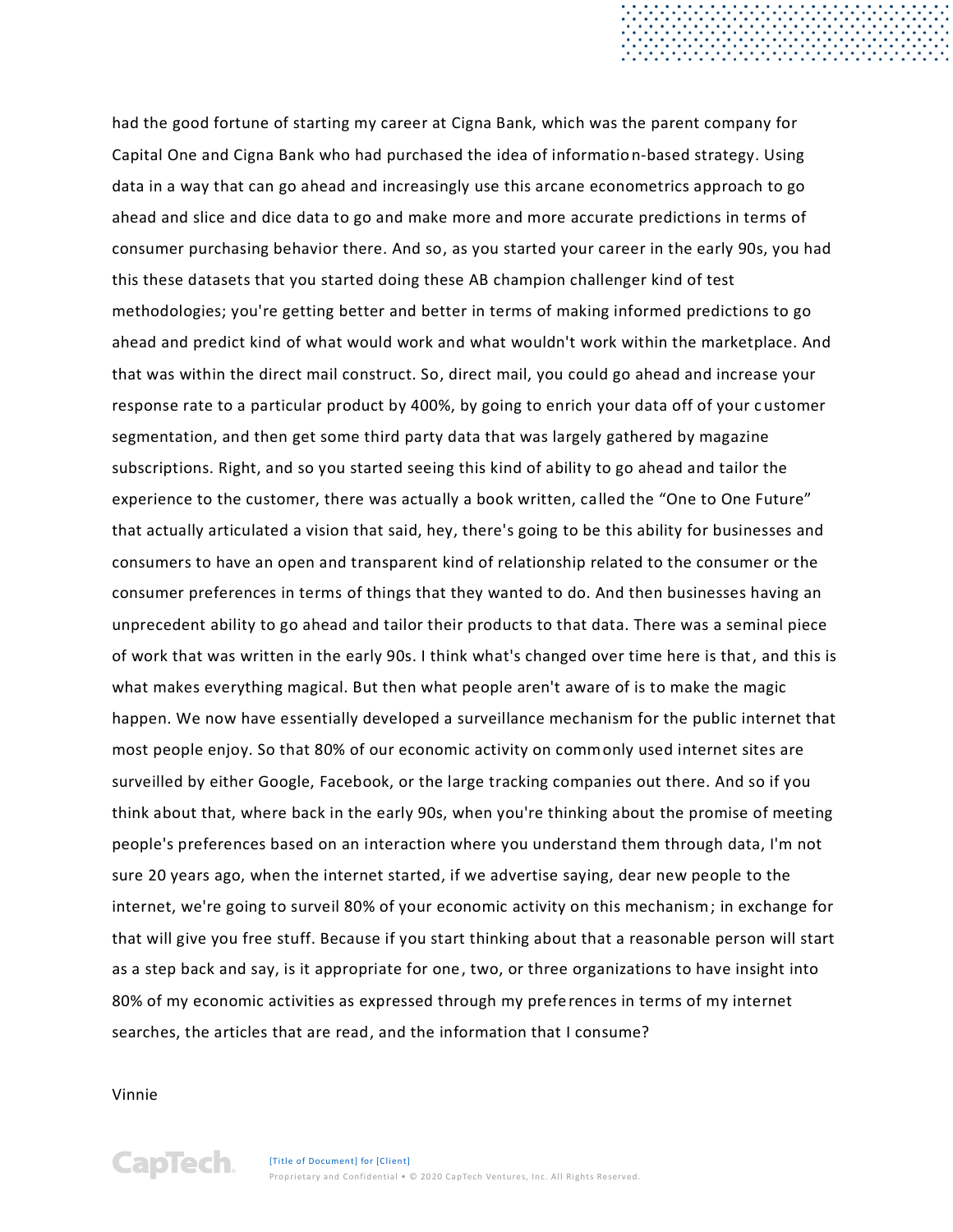I'm a little bit pessimistic on that, though. So, when we've developed applications, in particular, mobile applications for a lot of our clients, some of that data is captured and used to improve the customer experience, etc. Just in time couponing, geolocation, that type of stuff. And the vibe I've been getting, the trends I see, is that if you are genuine, transparent, and authentic with how you're collecting and how you're using that data, and you're really providing the value to the consumer, that they're okay with it. The second they think that you're doing something nefarious with the data, or you're being sneaky about the data, then they want it gone. So, it feels like to get these great things, Tom, that you're talking about, people are generally okay with giving up some of that data, as long as they get cash back or they get rewards points or they get a seat upgrade, you know. Are you seeing that or with the introduction of CCPA and GDPR are people taking it more seriously than that now?

# Tom

**CapTech.** 

Yeah, thanks. I think a lot of what Steve was alluding to is if you look at how this economy functions, in some ways it can it seem sort of sketchy when people actually do this. Would they knowingly, intentionally as a consumer, sign up for this arrangement? And what you're talking about right now is, is the consumer is not the only one in the boat of, "wait a second. I don't really understand what's going on here." Because you're exactly right. If you ask, and we've run similar internal tests around this, if you take a brand that is similar, and we use Haagen-Dazs and Breyer's ice cream. If you ask customers, do you prefer Haagen-Dazs versus Breyer's and you tell people that it's the same cost but your Breyer's brand is purchasing your data directly from you or not at all. And Haagen-Dazs is purchasing your data from Google and Facebook. It is more than statistically significant. I mean, it it's almost 90%. One study we ran, said we'll take Breyer's at the same price to Haagen-Dazs. Now again, as an ice cream, as a vanilla connoisseur, that's heretical, like who does that, but that's how the entire, actual consumer-customer world feels about this. They know that there's something up. Just to kind of bring this back in. Once again, I'm not saying this is lawful or unlawful. I'm not saying it's right or wrong. I am an international market professional. So, I spent 25 years in the fixed income and equity markets, where this country is really, really good, very, very good at managing a massive scale, fair market with risk that's idiosyncratic that's different that has literally hundreds of millions of participants and trillions of dollars worth of transactions per day. That's what the stock market and the bond market do every single day in and day out. And the regulators and the IRS, they know who owns what; everything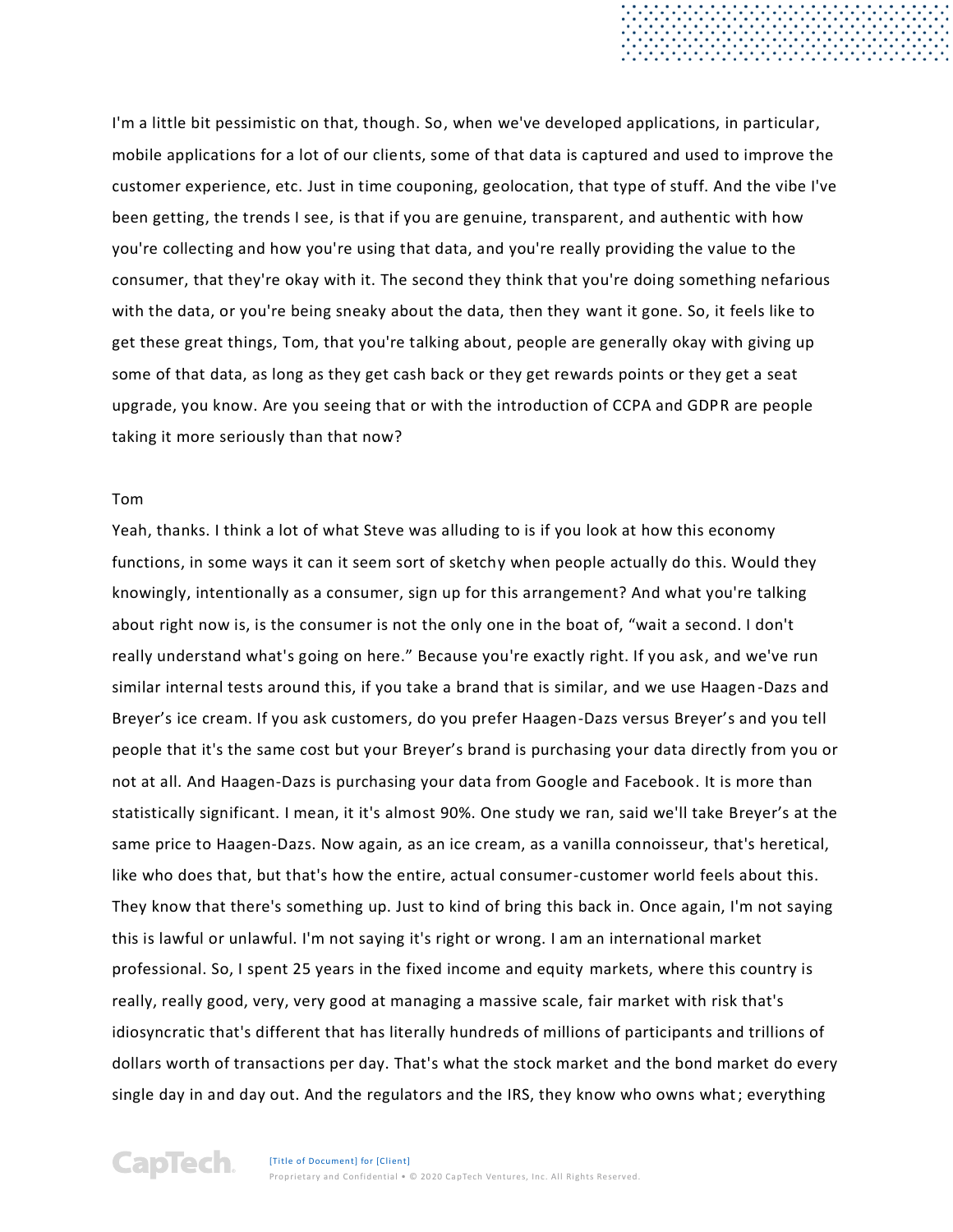is managed. And everybody got the same information. If Vinnie, if you decide to buy Apple stock today, you know, you have the same information as the guy that sold the stock to you. And you know exactly what the price was and it's on a TV within seconds, the size, the amount and what the follow-on prices. Now, why does that happen? That happens because we have a long history, over 100 years of very, very rigorous statutory frameworks for making sure that people have transparent information. And they have the same information and nobody's hogging how the data is used. Okay, so let's just change stocks to personal data. And what do we have here? The 300 million consumers whose data I'm just talking about in North America, because that's about how many cell phones there are – 300 million consumers who are actively participating in a market that exists. Again, who am I to say whether the trend ranks bigger for 20 years, I'm just saying, if this were the stock market, any time horizon sells my location data to the sheriff's department, through a broker, they should have to tell me that. I should know where the title is for that asset, which can only be me that's my geolocation, my neighbors, but that shows where I was when I dropped my kids off.

## Vinnie

Let me jump in on that, because I'm sure, but let me play a little bit of devil's advocate, I think this is a really fun part of the conversation. I go to a local wine shop down the street, and prefer to go there, they're knowledgeable, they like to keep the business local. He knows my buying habits. He knows what I like, what I don't like. And he gets a mental model of his customers based on that. And he uses that to infer what other people may like. He owns that data in his head, not me. So why is collecting data about what I do electronically any different than a shop owner learning about you and using that information? If you were to tell another neighbor, I know Vinnie likes this, you might like it as well, he's not going to write a contract and tell me that.

#### Tom

**CapTech.** 

So that that's a really, really good, that's a really good point. And it's part of the reason that this whole thing has gotten so absurdly out of control. Part of the reason I love CapTech as a customer and this is having run institutional client businesses at really, really big international companies, is that you try to know the customer. Why do you try to know the customer, you're not trying to know the customer so that you can fleece me or shake me down. You can see what we know is business, what they're going to go through in this cycle and what they're working on, or this is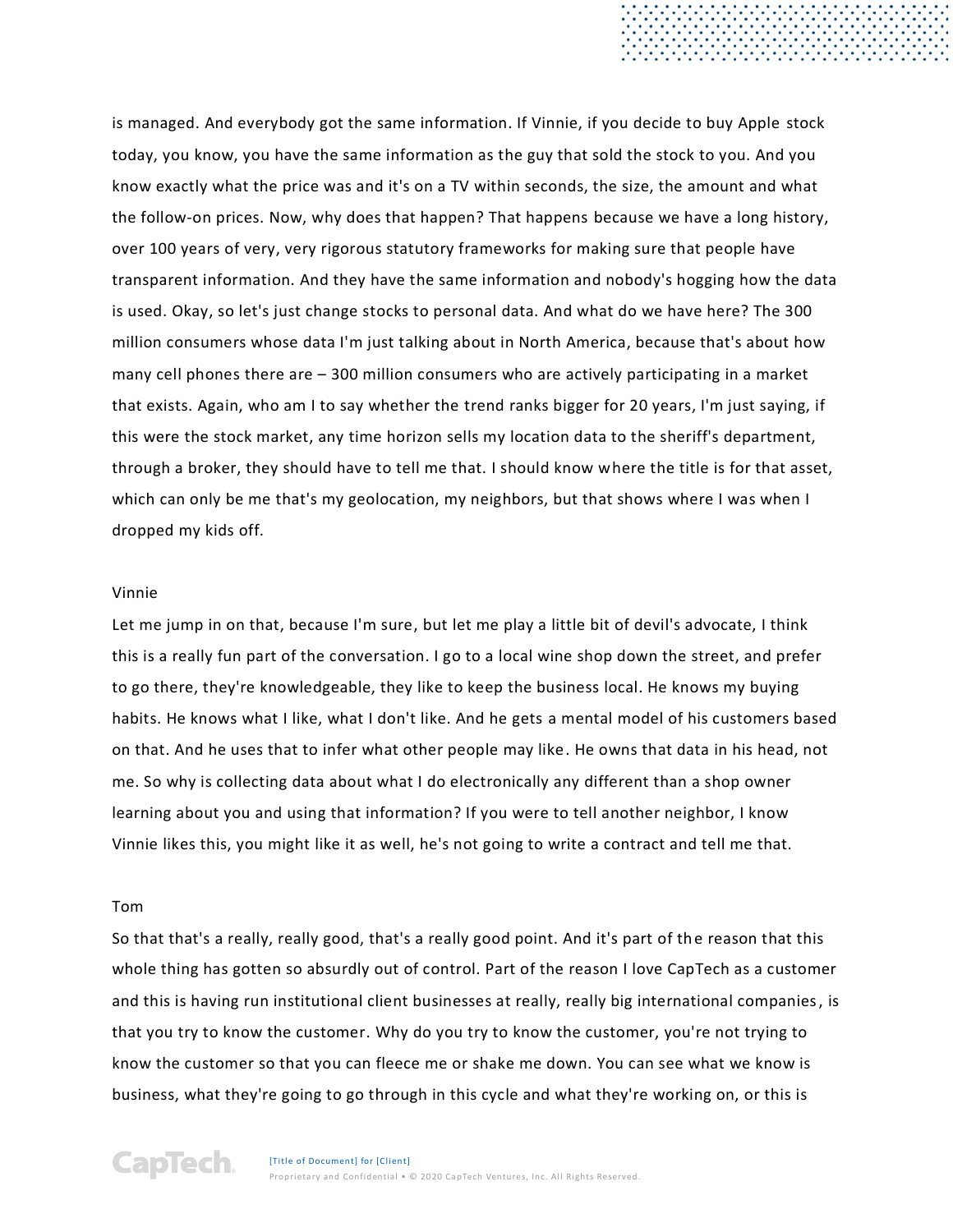going to be a hardship, or here's a place where we can actually add value because he didn't know. We're trying to do our best to provide a service. And, you know, back in the day, when people communicated with telephones, and they called their customers and they took them out for drinks, it was because they wanted to get to know them – so they could do more of what that customer expected from them.

# Vinnie

There are CRM systems that hold all that data that we know about our clients? Right?

# Tom

What does that have to do with anything?

# Vinnie

Like Salesforce, for instance, as a CRM tool, all the things we learn about the clients that we work with, where relationships are, we're recording all that. And so that is data that we're gathering that we own.

# Tom

That's right, that you own lawfully. And if you're using CRM, you're using a CRM system to cover me better, that you're doing your job that I want you to do that cover me the best you can. If that helps, if that's a force multiplier for you, that improves the way that you cover me, that's awesome. Now, that doesn't mean that because you have a bunch of ones and zeros that reference me and MePrism in my account can then go ahead and take that and sell that to the Chinese military, because there's a bid for it. Now, one could say, hey, look I'm Google, your search history is my property. Because it's my algorithm. Google invented that. So well, hang on a second, my search history is my behavior. It's measurement of my behavior. And it's predictive of the things that I could do, or the things that I will do in the future. And that's only about me. So why is that yours again? There should be limits on how they can use it, if they want to use it to service me better and compete on price with their product. That's one thing. But they're taking that data, and they're giving me free Gmail. It's not free. I'm paying for Gmail with my data. That's the economic value that we're in, which is why you have a situation where companies then say these absurd, outrageous things like, hey, it's my data but no. No, it's not. Those are

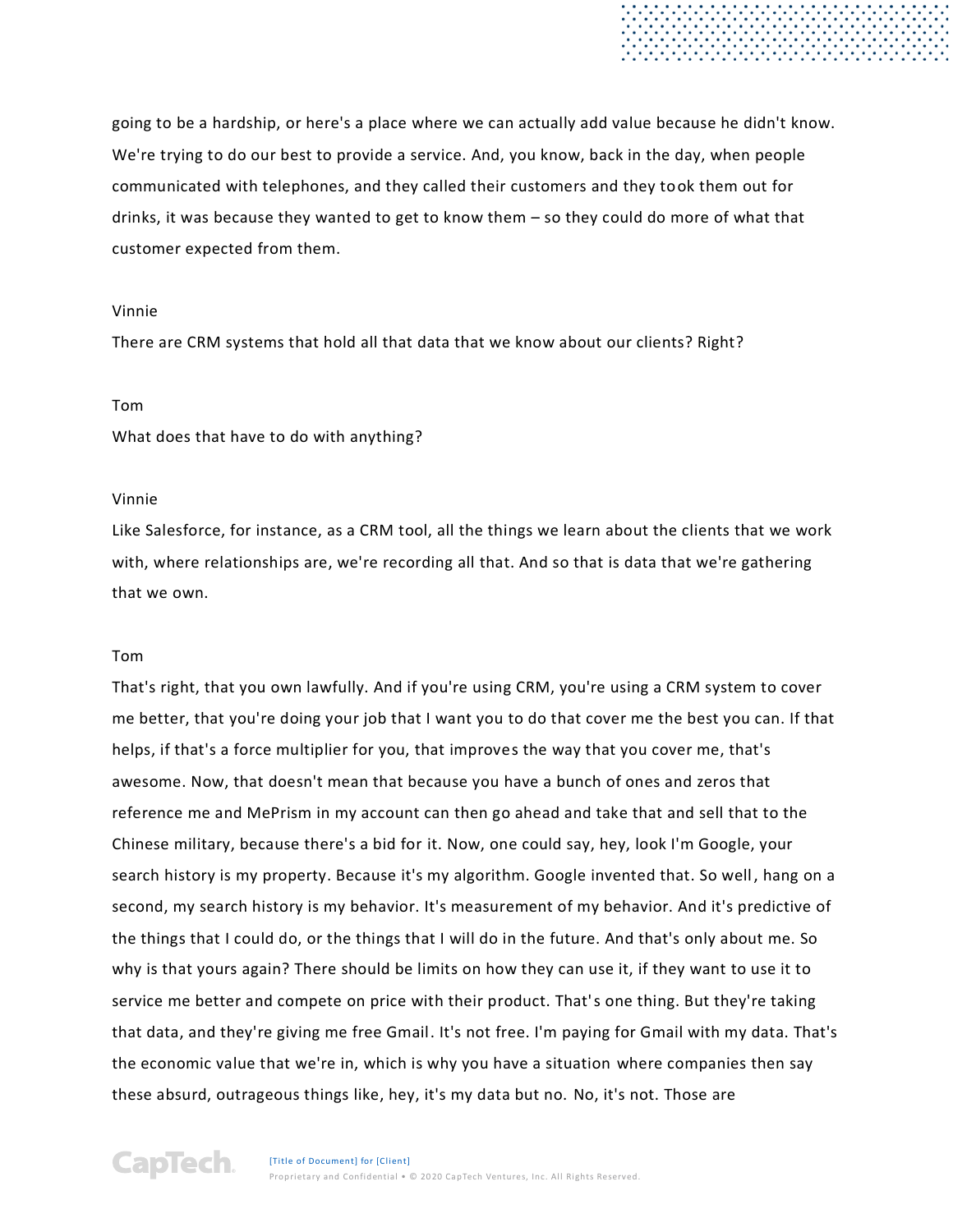measurements about me, you can't separate me from that any more than you can for my height, my weight. So again, it's a red herring argument. We use language that is market based in some instances and privacy based in other instances. And what it creates is this absurd, confusing arrangement between consumers and businesses, that no person in the right mind is going to say is rational. And we know this, because we've done lots of research around what happens if you show people what's in their data. Do they still want to sell it? The answer is generally no, or they want a higher price. And there's lots of data around that. We've got a study going on right now. That is, we probably will talk. We'll talk about that later.

# Steve

Tom, going back to Vinnie's comment, I don't think that there's a strong issue right now that that interaction between primary company and consumer, and the data that's exchanged within that interaction, is aboveboard, because the consumer is interacting with that company that they know. I think the real simple answer of what's happening here is that secondary market where that company now says, in addition to tailoring my products and my services, based on my interaction with the customer, I'm going to go ahead and sell the state of that secondary market. So that consumer can be kind of refined and processed in other markets, and other companies without that consumers kind of direct consent, awareness, or ability to go ahead and correct what information may be there. And so that's, I think, that's the secondary kind of market that kind of creates this dynamic that we're kind of discussing right now.

# Vinnie

Yeah, I think it goes to scale too. Because if I follow on that, with that wine example, there's nothing stopping that one shop owner to go next door to the Bistro and have a relationship with that business owner and say, hey, when the Schoenfelder's come in, give them a bottle of this. I know they like it. That's sharing information, but it's not doing it at a scale. I do think scale is more of the issue. And I also think some of that comes down to the machine learning , AI, and the predictive nature of how to manipulate behavior, right? It's one thing to use data to give you a better customer experience or consumer experience. But it's something else to use that information to purposely manipulate you over time to have certain behaviors or certain actions.

# Steve

**CapTech.**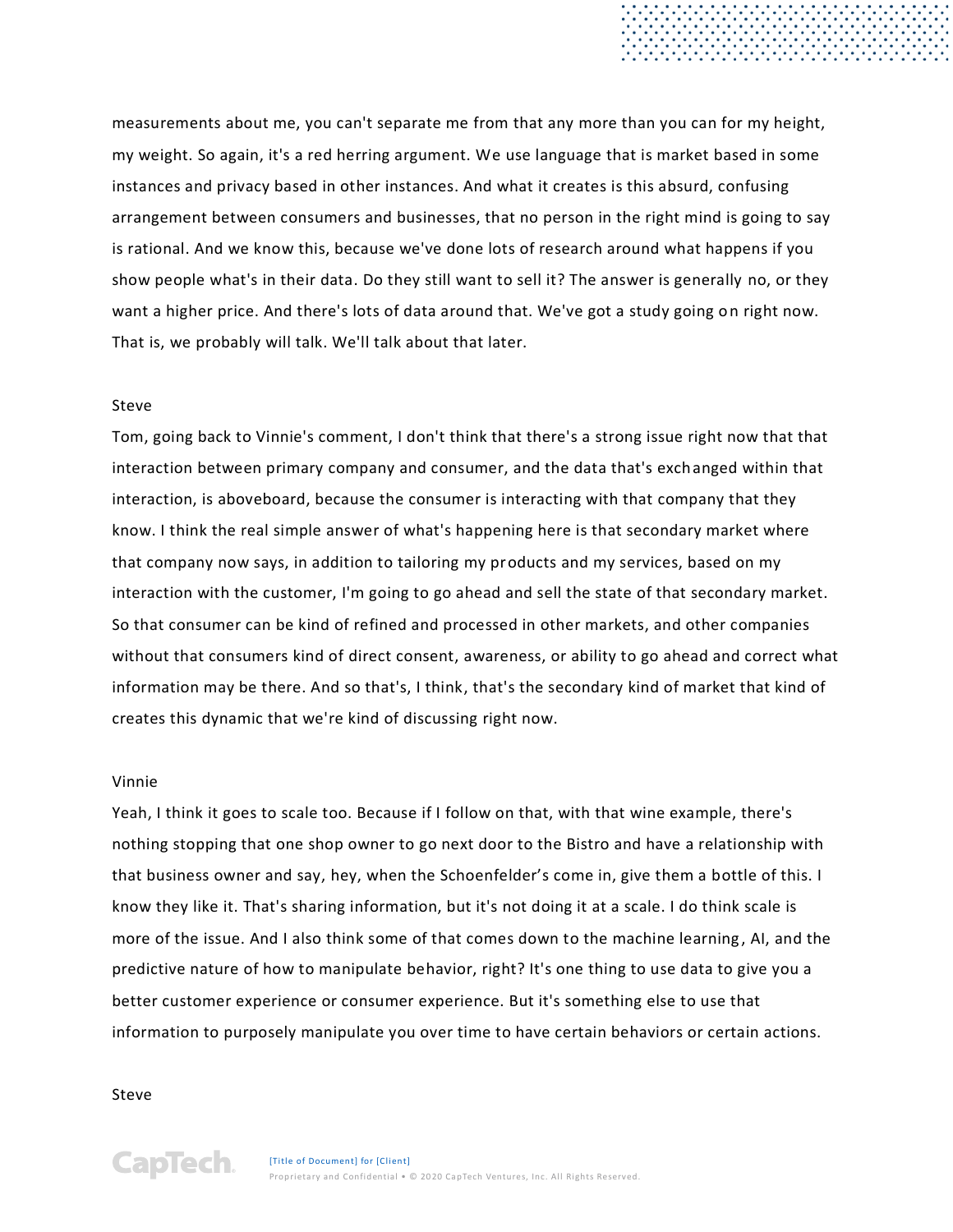Yeah, I would crisp up the, instead of using scale from a generic standpoint, I'm going to say, the scale is to the intensity of which the organizations can now predict your own personal behavior. So that's the scale.

# Tom

**CapTech.** 

I think if you take a markets approach to this, don't know why we just can't have basic rules that say, if you're going to use Vinnie's data, you have to have his permission to use it. If you were the CTO at Apple, and he knew that, oh my gosh, we have a supply chain bug right now in China, we're gonna wiff by 10%, I'm just gonna tell my nextdoor neighbor, because it's just my nextdoor neighbor's and he not gonna move the stock, he buys a billion dollars with stock and it's not gonna matter. It's not the scale, it's the piece of property. That's insider information on Reg FD, you can't tell anybody, unless you tell everybody. That's the nature of the flow of information. It's not whether or not we make decision about whether to prosecute stuff like that because we have to actually manage a large ecosystem. But at the end of the day, if your real estate agent sells your house without telling you, and they don't have clear title from you, just because your house isn't worth a lot of money doesn't make that a lawful transaction. They still have to ha ve approval from you to have clean title on your house, and your virtual footprint is exactly the same. My virtual footprint can never be yours. It can never be Steve's; it can never be Jack's. What's the big deal about just asking me if you can use it or not? In the same way, here's another example in the mePrism app, and it's not a sales pitch, but that when you download your data, we can show you if you've downloaded your Google and Facebook data. Your mind says Google and Facebook sold my data for \$1,500, during the period of whatever that is. And that's effectively adjusted the targeted ads that I've interacted in based on the pricing that they give us. Okay, they sold about, they sold my data to brands to the tune of whatever it is, \$1,500. That's interesting to know; why is that interesting to know? It's interesting to know because those companies have documentation on every single one of those trades. Who bought it? Why do they have that? Because the government requires them to have that. They pay taxes on every single one of those transactions, or they write it off as a gain versus capex that they used to build their business, which is why AWS and Amazon will never pay any taxes. And at some point, they will gobble up the entire universe that will continue as a perpetual motion machine until we say well, wait a second. It's okay to use my data to cover me. If you're going to move my data to somebody else, I don't care if it's the wine shop next door or the cafe, they've got to ask me first. And by the way,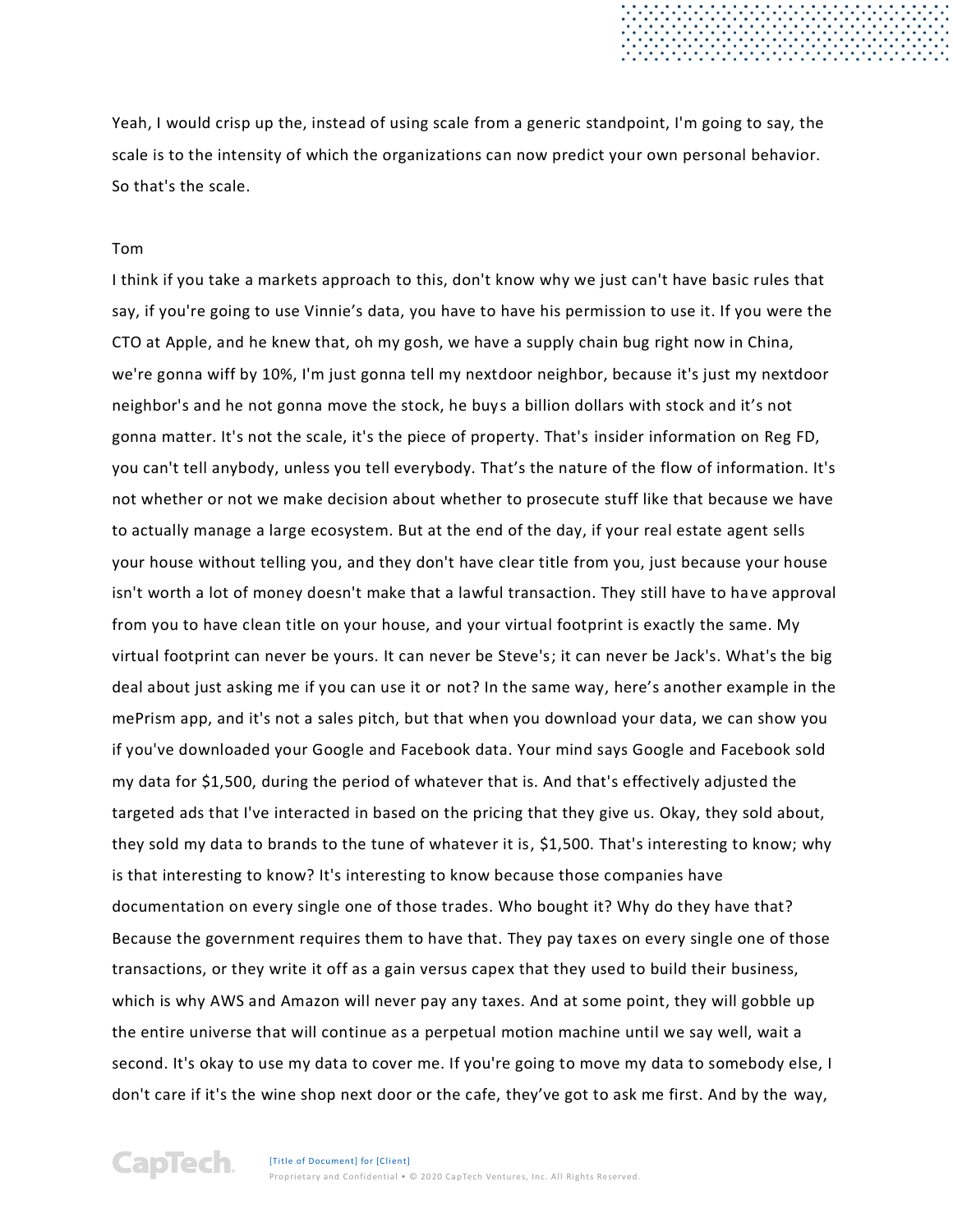I'll probably be fine with it. If the exchange is of value. If it's not of value, then don't share it.

# Vinnie

Yeah, that's a good point. I have a follow-up question for you. And it ties back to how you opened the conversation, Tom, where you weren't saying that these experiences are illegal, or even negative. In many cases, they're very positive, you're flipping the paradigm to say, if you want these great experiences, you can't just go out using CCPA as a guiding law here and say, I want Google to drop all my data and Amazon to drop all my data, because then you lose a lot of those benefits that you're talking about. Right? So, but you're flipping it to say, I'm going to own that data. And I'm going to choose how much of it I share and who I share it with. So that you can basically tailor that experience. You're still getting the value that you want, but at the level that you want it at. Am I understanding that correctly?

# Tom

Yes. And we're fumbling around with the language as much as we can because we've inherited this marketplace that mashes up all these terms. I prefer to say sell the data. CCPA and CPRA, they've harmonized selling and sharing so that if you're a company and you have Vinnie's data, and you're Google and you have your data, because he's got Gmail. And they share that data with Experian. And then you go back to Google and say, hey, look, delete my data, because it's my property. CPRA says that they then have to go to anyone they shared the data with whether there was an economic exchange or not, and tell those guys, yeah, you got a reel in Vinnie's data, because it's his data. That makes sense. The market language is a little hard to follow in that's essentially where we're going. What happened with the FTC yesterday, you know, Chairwoman Khan is they know, there's a big problem here. They're saying, well, look, you know, these companies are too big. They're anti-competitive. That's part of the charge of the FTC. Their argument is that consumers are getting the raw end of the of the deal here, because there's so much consolidation, there's so much aggregated power in the market by a handful of actors. Now, that in and of itself is not necessarily legal. But they're getting to the point where they're saying there's something totally wrong here. And you know, is it that consumers are getting a bad deal because their prices are bad? Our argument is, let the market tell you what the prices are, but have a market whose 300 million people who were sellers of data who don't know what's going on? Explain to them what's going on. Tell them this is what your data is, this is how much it's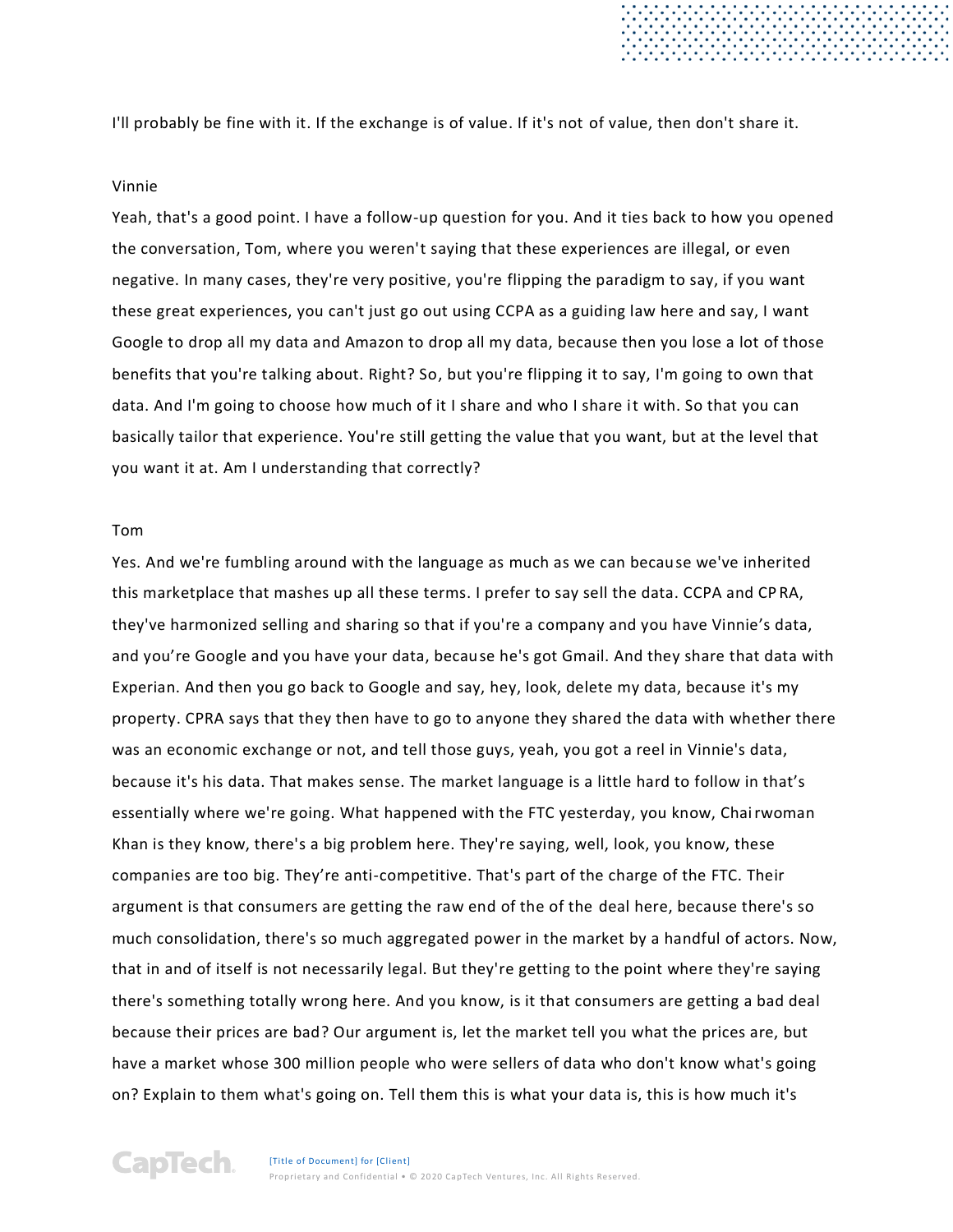worth. This is who bought it from whom. Here's the chain of custody, because it's all recorded that you can see it. Does that seem like a good deal for you? Because it looks like you just paid. Facebook made \$1,500 off of you, and you got Facebook for free? Was that worth \$1,500? For your privacy?

# Vinnie

Yeah, so Tom did a really good job through the whole call expressing the value to the consumer, but what's the value to the companies that we're buying from? Why would they want to embrace something like that and not just do the bare minimum to comply with whatever state law they have?

#### Steve

Well, you know, I'll start with really kind of the core factor here, which is going back to what Tom was saying about the study between the ice cream manufacturers, is that study after study shows that consumers want to have an aboveboard transaction that is clearly understood. They are kind of getting nervous. And when they understand, you know, the magic behind the curtain, such as The Social Dilemma last year, it doesn't sit right, it doesn't feel right. So, the value to the enterprise as you think about having a market right now, is your current market, as a large communications provider, your current marketplace options in terms of getting consumer data are largely going into the closed systems and have these large communication providers that are on ad networks. And so, your typical ability to go ahead and tell your products and match your products to the consumer is through the filter lens, through which those large communication providers allow you to go ahead and use their tools to go ahead and select how those ads are kind of demonstrated. And so obviously, it creates a lot of value, you look at the value of Google, you look at the value of Facebook and the value of their ad networks. It works for enterprises right now. But what's missing from that is the ability that, once that consumer is acquired, is what's not part of that set is that full understanding about that consumer's full profile. And so, one opportunity for enterprise businesses on as a marketplace emerges, is that if you are able to go ahead and have that direct communication link with the consumer, and say, hey, we would like to go ahead and use your entire profile, or certain segments of your profile that are related to our kind of products and services, that you're able to go ahead and create. Like in the insurance industry, a much stronger kind of risk profile, in terms of the type of pricing that you would kind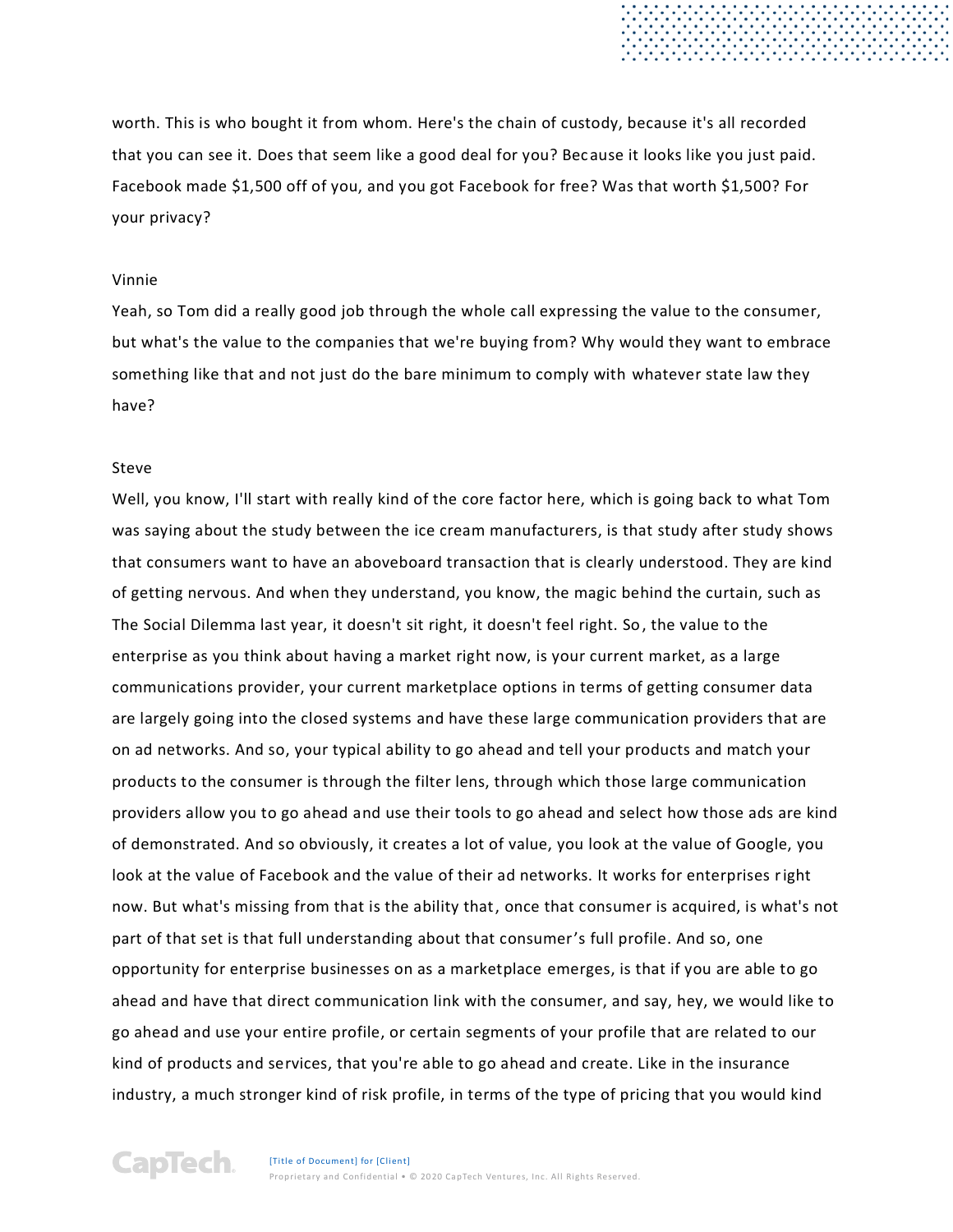of extend to an info consumer. This data that is held by these large communication providers are far richer than most organizations and most consumers are actually aware of. And so, from an enterprise company, you can do two positive things for the consumer. One, you can have an aboveboard market place transaction, to get and say, we're going to go ahead and work with you in full transparency in terms of the data that we're using to tailor our products, and you have the opportunity to go and correct that information, if that information is incorrect. And then for the consumers who choose to have that direct, kind of model with that company, your insight and your ability to tailor your products uniquely to the individual at that specific end, that consumer, is the most powerful data set that exists on the planet today.

# Vinnie

Let me say it back to you, I'm gonna try to be concise with this one. Compliance. A company would want to do this for compliance. Two it actually improves the data that they have, because it's being managed by the people who are actually generating that data. So, it's going to be more accurate, you can do more meaningful things with it. And third, and probably most importantly, you're speaking to brand affinity, where because you're doing these things, you know, brands are changing. CapTech did a study a year ago during the pandemic and brand is still as important as it ever was. But the factors that make up what how people judge, and evaluate, and value brands has shifted dramatically. And a lot of that during the pandemic was how well those organizations were caring for their own employees. Did the employees look safe in their environment, were there air filters, were they standing six feet apart, were they wearing masks? And to your point about the icecream, they were making meaningful purchasing decisions based on that brand affinity as it was defined by their interaction in a pandemic environment. So, I see this same thing with the data, where it's a different factor of brand affinity and why you like somebody and why you want to transact with somebody over time. So, I think those are the four areas that I capture them correctly.

# Steve

What do you think, Tom? I think that hit most of the points that we've talked about. Anything missing?

Tom

**CapTech.** 

[Title of Document] for [Client] Proprietary and Confidential • © 2020 CapTech Ventures, Inc. All Rights Reserved.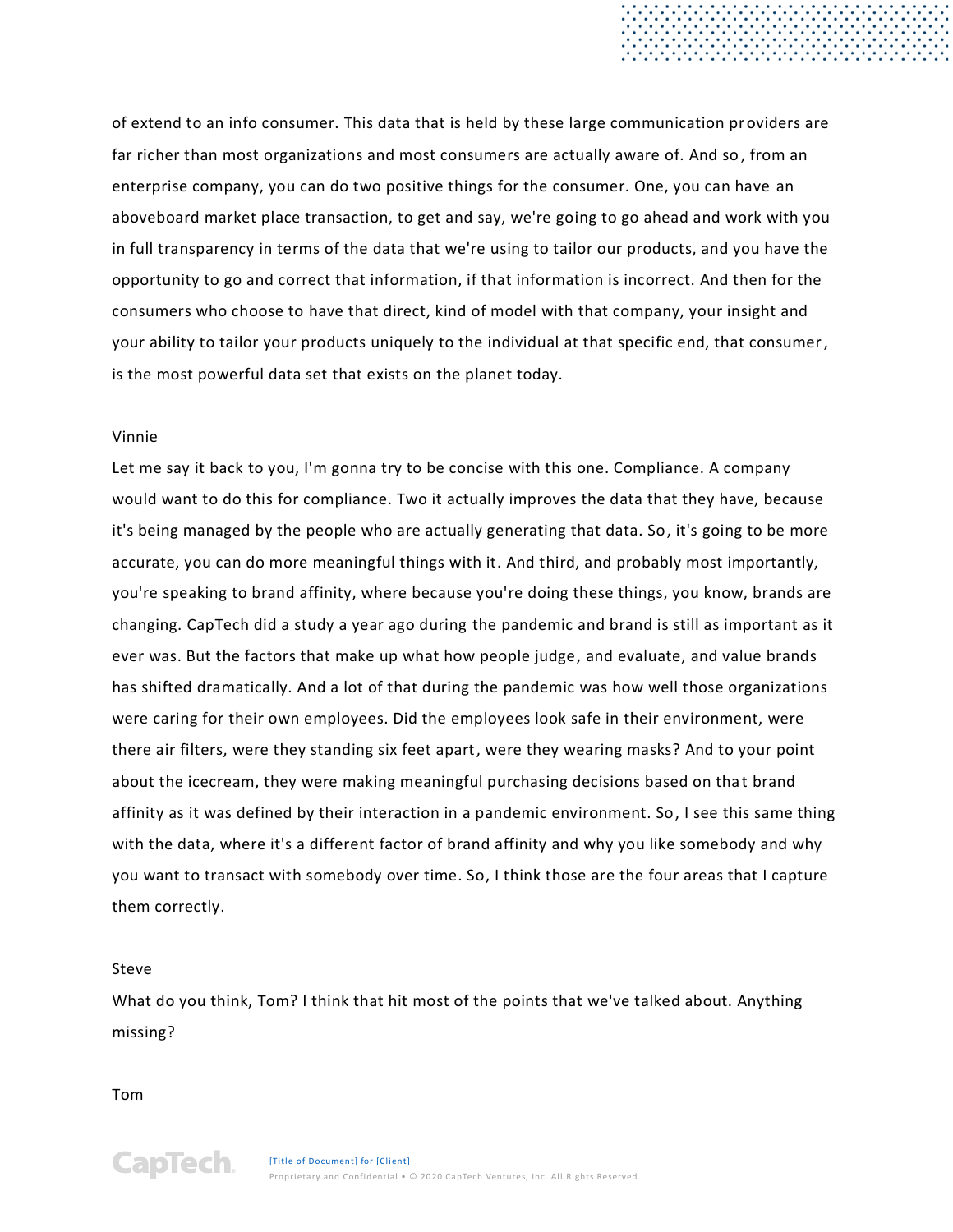I think, one more time, just point out that 30 years ago, the bond market, there was no price transparency at all. So big dealers could buy and sell things and that there was no price recording, nothing like that. And when the regulators introduce different protocols and technology, you have to report everything, everybody's got to see it. Like the mighty bond houses pushed back on price disclosure saying this is terrible and this is a sophisticated market and people don't want help. Well, of course, what happened? The markets got way bigger and way more liquid. Why? Because everybody had the same information. So, what's holding us up here? Consumers want it. Regulators know there's something wrong, if you talk to folks, the CFPB, they're not afraid to take a shot at regulating this, the FTC right now is trying to figure out is the customer being harmed because of anti-trust size issues? Or is there something else?

#### Steve

Yeah, and Tom, as you know in the public sphere right now, within the last couple of weeks here, we've had the raft of legislation proposed to go ahead and start kind of tackling this within big tech. Last week, they went to markup and one of those five bills that are under markup is the Access Act of 2019. Sponsored by Senator Mark Warner from Virginia and co- sponsored through a bipartisan set of senators here. And as we talk about this marketplace, the Access Act of 2019 essentially envisions this. And so, this is something that is actually in Congress today as an idea, and it has actually gone to markup. And what we're seeing, and I'll pick this up here for Tom, is that we're seeing the exact same reaction from the big tech players to this proposed legislation, as you saw with the big bond houses 30 years ago.

#### Tom

Of course you do! There's three or three dozen companies who have all the information and th eir buyers have an asset, and you have 300 million consumers who have no information or wrong information. So yeah, if I'm in the three dozen, I'm in the club of three dozen people who basically are not being forthcoming with the efficacy or use cases of this information. Or it's a fact, of course, I want that it's not a market. It is something other than a marketplace. Describing it as a marketplace is problematic because it's sclerotic. But if the whole, if our prescription is simply look, just, I'm not saying don't use the data, don't tear anything down. Just pay people a market clearing price for that data, pay them directly, they're smart enough to understand how it's being used. If they're not, then you're probably tricking them, which is why we have things like Reg FD

**CapTech.**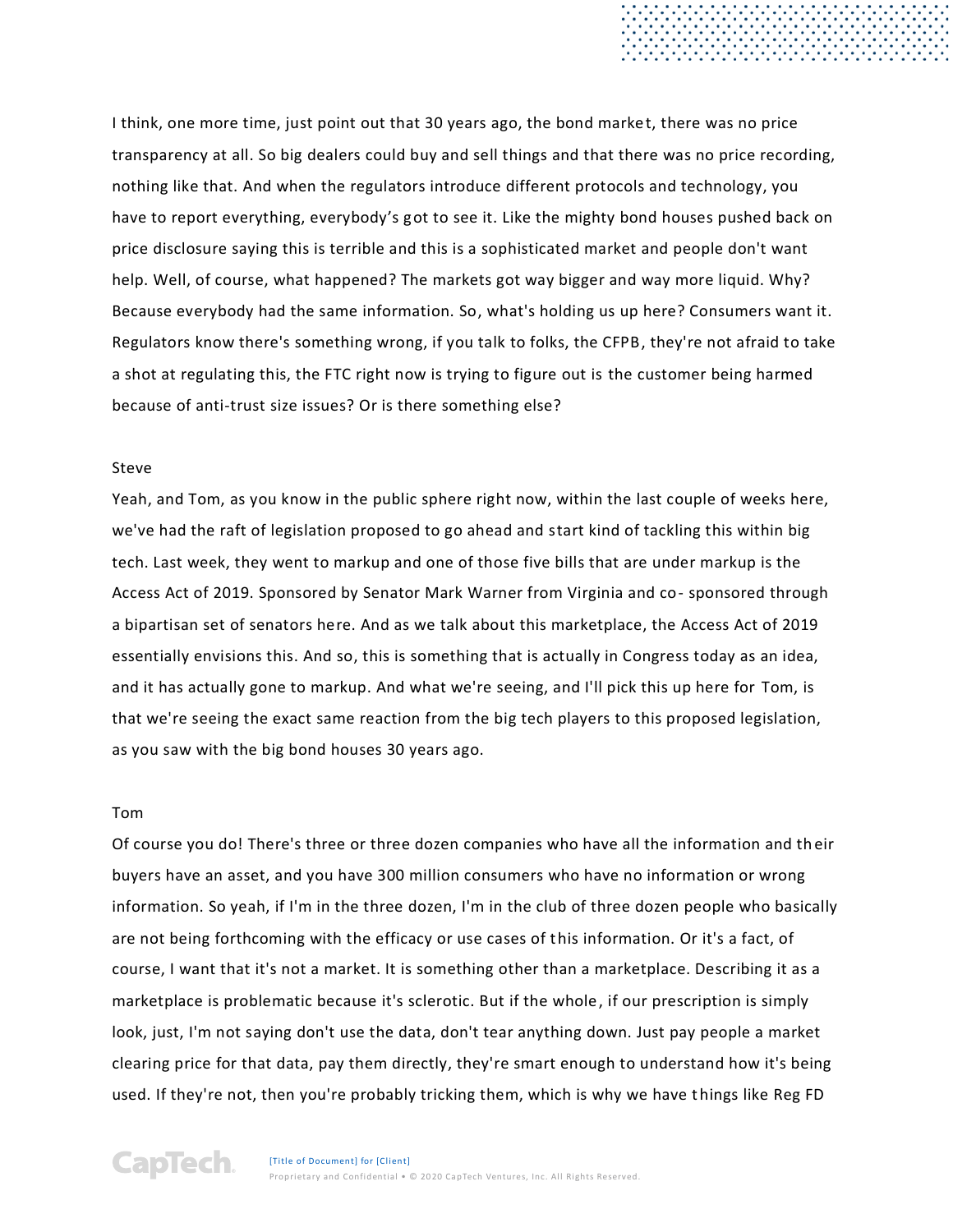and Sarbanes Oxley in the financial world; it's not real complicated. It's just informed consent and transparency on assets they're already trading that are already recorded and taxes are being paid by companies and even the parties. So, what's so hard about it?

# Steve

I love the comment that you and I've talked about in the past around title and rights. And you have a nice sound bite here around just because you put "digital" around something…

# Tom

Right! I mean, why are we playing with language so much? There's no digital privacy and privacy. There's not digital natural rights and natural rights. There is not a digital constitution and then another constitution. What is this? It's complete nonsense. I have rights under the law. And just by saying that these events are somehow digital, they're outside of the scope of the law, is kind of crazy. Who signed off on all of this? This is a democracy and we should vote on something that means that a half dozen companies can actually control our behavior without our informed consent. That's crazy time. What's so hard about adding this? Sorry, went on a rant, I did my best not to but it happens from time to time. You got me fired up.

# Vinnie

You kept it from happening for like a half an hour. And then it was just it just bubbled over. Well, good. I think this is a good place to kind of wrap up and summarize but, first, Steve, Tom, thank you so much for the discussion, your passion obviously shines through. Before we wrap up, though, Tom, I want to give you the last word sort of a 30-second view of what mePrism is and where people can find you.

# Tom

**CapTech.** 

Sure, thanks. Thanks for that. So, at mePrism we're essentially trying to tackle what we think is a markets problem for consumer data. Everybody's got data. It's an asset, like the title of your house. You should know where it is, you should know what's in it, you should have secure access to that. And under the law nowadays, because regulators are catching up and realizing that there has been some slight of hand here, that you have rights that are accessible, that you have and should have access to this data under the law. So mePrism is building a way for consumers to